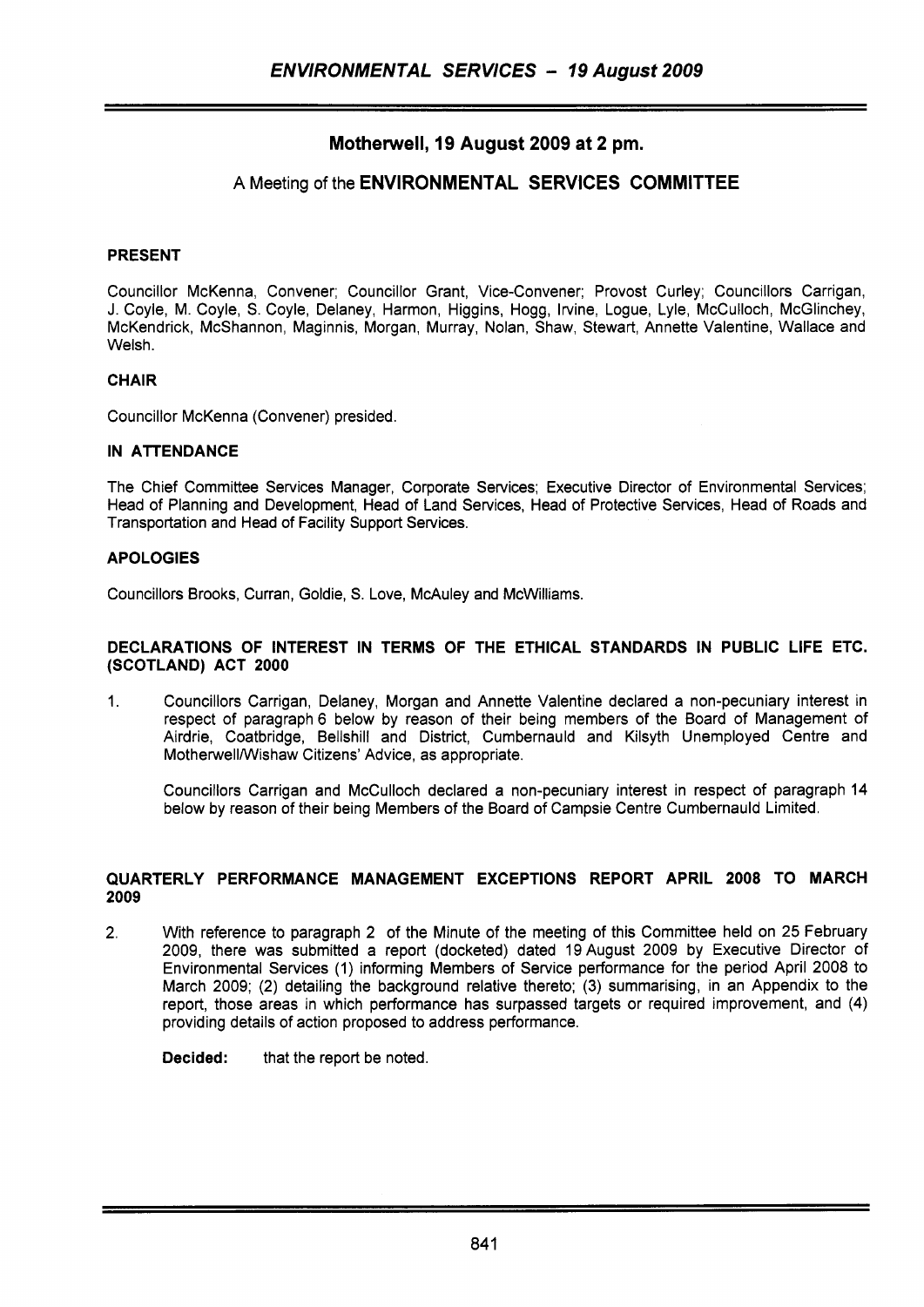### **PERFORMANCE MANAGEMENT EXCEPTIONS REPORT** - **QUARTER ONE** - **APRIL TO JUNE 2009**

3. With reference to paragraph 2 of the Minute of the meeting of this Committee held on 25 February 2009, there was submitted a report (docketed) dated 19 August 2009 by the Executive Director of Environmental Services (1) informing Members of Service Performance within Quarter One, April-June 2009; (2) detailing the background relative thereto; (3) summarising, in the Appendix to the report, those areas in which performance has surpassed targets or required improvement, and (4) providing details of action proposed to address performance.

**Decided:** that the report be noted.

## **PUBLIC HEALTH ETC. (SCOTLAND) ACT 2008**

- 4. There was submitted a report (docketed) dated 19 August 2009 by the Head of Protective Services (1) providing an overview of the key provisions of the Public Health Etc. (Scotland) Act 2008; (2) advising that the Act updates the law on public health enabling the Scottish Government, Health Boards and local authorities to better protect public health in Scotland; (3) summarising, in Appendix 1 to the report, a timeline for the commencement of the Act; (4) informing that the Act comprised of 10 parts and a copy was available within the Members' Library; (5) intimating that a key measure of the Act was the need to prepare a joint Health Protection Plan for Lanarkshire which would require the authority to work in partnership with colleagues from Lanarkshire Health Board and South Lanarkshire Council for the production of the plan, and **(6)** seeking approval for Officers to proceed to liaise with Lanarkshire Health Board and South Lanarkshire Council to prepare a joint Health Protection Plan.
	- **Decided:** that the Head of Protective Services proceed to liaise with representatives of Lanarkshire Health Board and South Lanarkshire Council in the preparation of a joint Health Protection Plan.

### **AMENDMENT TO STANDARD CONDITIONS OF LICENCE FOR HOUSES IN MULTIPLE OCCUPATION**

- **5.** With reference to paragraph 5 of the Minute of the meeting of this Committee held on 24 October 2007, there was submitted a report (docketed) dated 19August 2009 by the Head of Protective Services (1) advising of changes to the conditions attached to licences of Houses in Multiple Occupation following the introduction of (a) the Statutory Gas Engineer Registration Scheme being operated by Gas Register, and (b) the Council's refuse collection service for recyclable waste, and (2) seeking approval to amend paragraphs 17 and 23 of the Council's standard Conditions of Licence for Houses in Multiple Occupation as set out in the Appendix to the report.
	- **Decided:** that the standard Conditions of Licence for Houses in Multiple Occupation be amended to reflect the proposed changes as detailed within the Appendix to the report.

**Prior to consideration of this item of business, Councillors Carrigan, Delaney, Morgan and Annette Valentine by reason of their being members of the Board of Management of Airdrie, Coatbridge,**  Cumbernauld and Kilsyth Unemployed Centre and Motherwell/Wishaw Citizens' Advice as **appropriate, each declared a non-pecuniary interest in the matter and took no part in its determination.** 

### **REVIEW OF FUNDING FOR ADVICE SERVICES IN NORTH LANARKSHIRE**

**6.** With reference to paragraph 17 of the Minute of the meeting of this Committee held on 19 December 2007 there was submitted a report (docketed) dated 19 August 2009 by the Head of Protective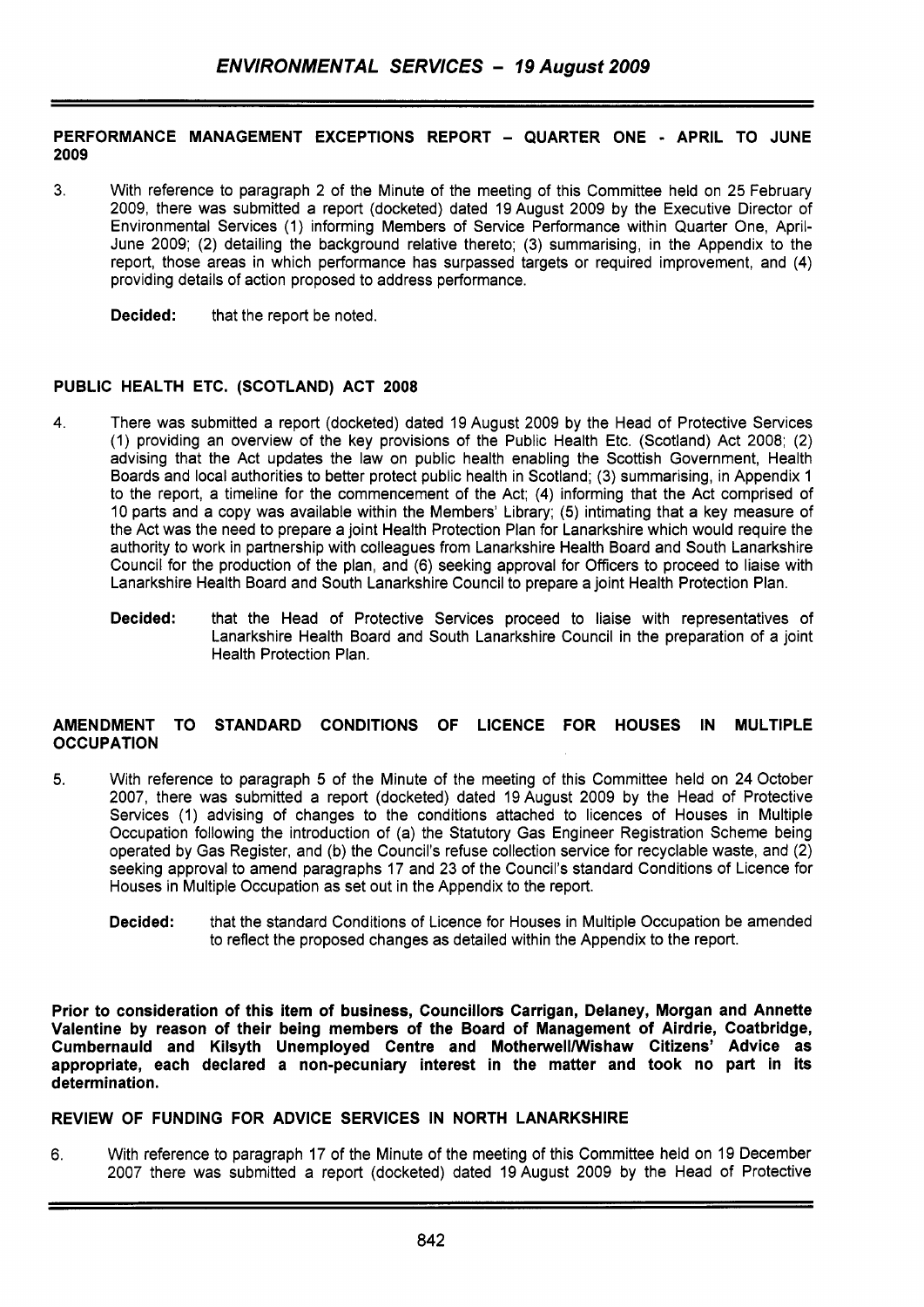Services (1) regarding the funding of advice services in North Lanarkshire which include the Council's grant funding of the five Citizens' Advice Bureaux (CABx), the Cumbernauld and Kilsyth Unemployed Workers Centre, and the Council's Debt Advice Centres; (2) detailing the background relative thereto; (3) summarising in Appendix 1 to the report, a breakdown of the funding to these agencies, and **(4)**  proposing (a) that a review of the funding of advice services be carried out to develop proposals for the distribution of grant funding; (b) that a Working Group comprising of representatives of the Trading Standards Service, the Chief Executive's Office and Environmental Services Business Intelligence Unit be established to undertake the review of the funding arrangements, the sustainability of the services, and the generation of economies of scale, and (c) that a further report detailing the financial implications and outcome of the review be submitted to a future meeting of this Committee with the agreed outcomes being implemented by 2010/2011.

## **Decided:**

- (1) that a review group be established to undertake a review of the funding of advice services, and
- (2) that a report be prepared detailing the financial implications and outcomes of the review and submitted to a future meeting of the Committee with the agreed outcomes being implemented by 2010/2011.

## **GRANT OF CARAVAN SITE LICENCE FOR MEADOW ROAD ESTATE LIMITED, MEADOW ROAD, MOTHERWELL**

7. There was submitted a report (docketed) dated 19 August 2009 by the Head of Protective Services (1) advising that a Caravan Site Licence application had been received in respect of pitches for 12 caravans at 19 Meadow Road, Motherwell in terms of the Caravan Sites and Control of Development Act 1960, (2) informing that temporary planning permission had been granted for the site until 8 September 2011; (3) providing, in Appendix 1 to the report, a plan outlining the site area; (4) intimating that there was a copy of the Schedule of Conditions available within the Members' Library, and (5) recommending that the Council grant a Caravan Site Licence in respect of the aforementioned land in terms of the Caravan Sites and Control of Development Act 1960.

## **Decided:**

- (1) that a Caravan Site Licence be granted in respect of pitches for 12 caravans at 19 Meadow Road, Motherwell to Meadow Road Estates Limited, and
- **(2)** that the report be otherwise noted.

## **THE CHILDREN AND YOUNG PERSONS (PROTECTION FROM TOBACCO) ACT 1991**

8. With reference to paragraph 15 of the Minute of the meeting of this Committee held on 25 August 2008, there was submitted a report (docketed) dated 19 August 2009 by the Head of Protective Services (1) advising of the level of enforcement activities relating to the Children and Young Persons (Protection for Tobacco) Act 1991; (2) informing that the Children and Young Persons (Protection from Tobacco) Act 1991 and the Children and Young Persons (Scotland) Act 1937 sought to prevent the supply of tobacco products to young persons under the age of 18 years; (3) detailing (a) a proposed enforcement strategy in relation to the sale of tobacco products, and (b) levels of enforcement activity carried out during the period 1 April 2008 and 31 March 2009; **(4)** advising (a) that the Business Training Pack "Its Your Call" had been delivered by Trading Standards Officers to a total of 593 vendors of tobacco products, with a further 166 being delivered by Strathclyde Police, and (b) that an "Age Matters" Education Pack for use in schools had also been produced; (5) further advising, that the Scottish Government was currently considering the Tobacco and Primary Medical Services (Scotland) Bill which sought to further reduce the impact of tobacco by banning the display of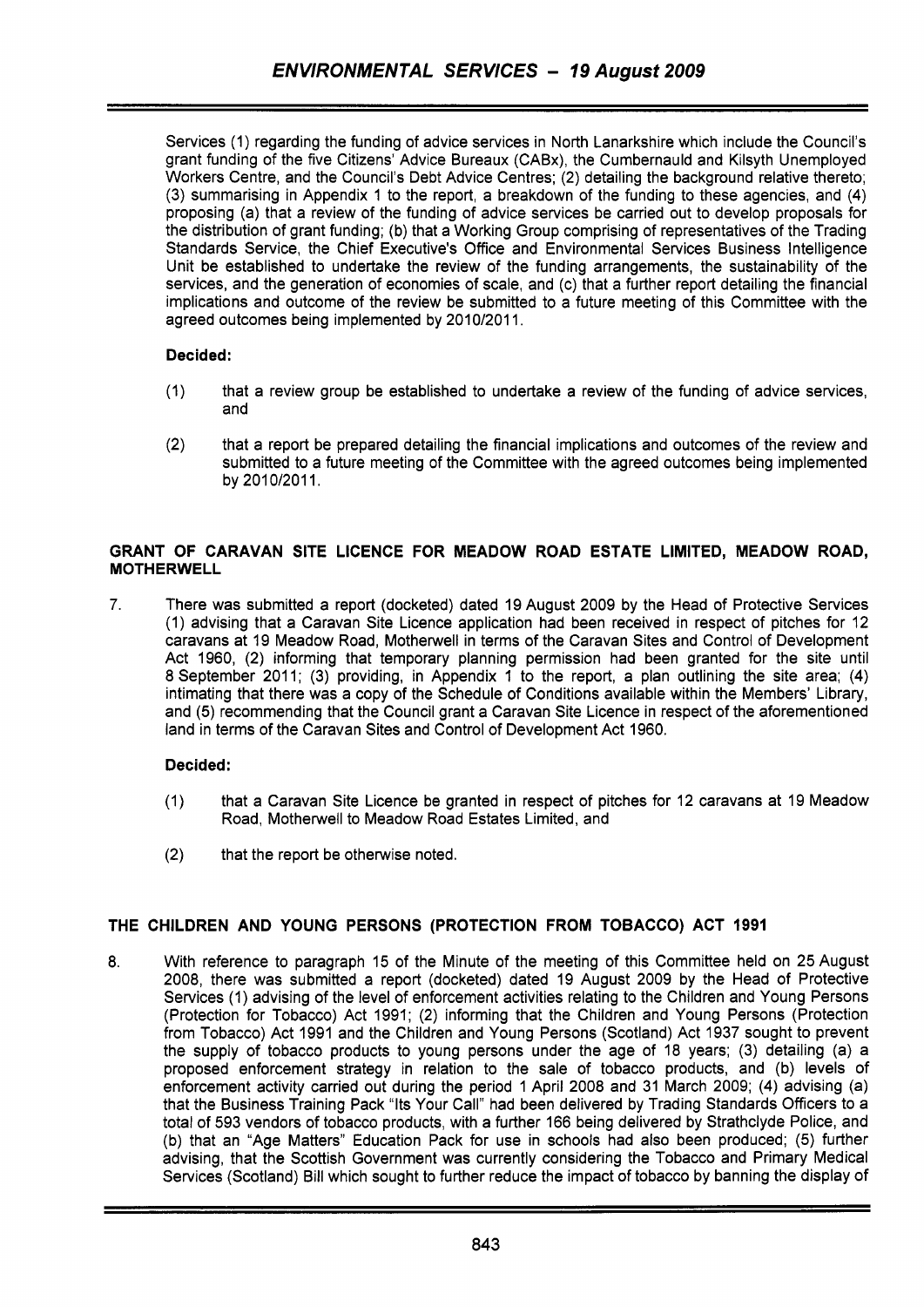cigarettes in retail shops, prohibiting the use of vending machines, strengthening the law on under age sales and requiring tobacco retailers to be registered with the Scottish Government, and (6) seeking approval of the enforcement strategy detailed in the report.

### **Decided:**

- (1) that the enforcement strategy be approved, and
- (2) that the activities carried out by the Trading Standards Service to protect young persons from tobacco and tobacco products be noted.

## **PROVISION OF STRAY DOG KENNELLING FACILITIES**

9. With reference to paragraph 4 of the Minute of the meeting of this Committee held on 17 December 2008, there was submitted a report (docketed) dated 19 August 2009 by the Head of Protective Services (1) providing an update on the current position regarding proposals for stray dog kennelling provision by the Council; (2) detailing the background relative thereto; (3) advising that several brownfield sites had been identified for a new shared kennelling facility and that the indicative costs to build it would be in the region of £1m; (4) informing that the Scottish Society for the Prevention of Cruelty to Animals (SSPCA) had confirmed (a) that as from 1 September 2009 they would accept any stray dog from local authorities at a flat rate of £250 per dog together with a one off £25 veterinary fee, and (b) that they would collect any charges that would be levied by the local authorities against any owner collecting their dog which would then be offset against the cost charged to the local authority; (5) intimating that East Dunbartonshire Council had indicated they no longer wished to pursue a partnership approach towards a common kennel facility and would prefer to continue with the SSPCA; (6) outlining measures to be pursued to reduce the number of stray dogs; (7) further advising that Strathclyde Police were pursuing an amendment to the Criminal Justice Bill currently being considered by the Scottish Government to request that the collection and kennelling of stray dogs become the sole responsibility of local authorities; (8) summarising the financial implications; (9) providing, in the Appendix to the report, a copy of the draft agreement between North Lanarkshire Council and the SSPCA, and (10) seeking approval to enter into a 10 year agreement with the SSPCA in the above terms.

Arising from discussion, it was proposed that, in the event of the responsibility for stray dogs in North Lanarkshire being transferred from Strathclyde Police to this authority, an approach be made to the relevant bodies seeking a transfer of financial and other resources from the Police to the Council to fund this activity.

- (1) that the Head of Protective Services be authorised:-
	- (a) to enter into a 10 year agreement with SSPCA for the provision of a stray dog facility as detailed in the appendix to the report;
	- (b) to enter into discussion with other local authorities, in order that contingency plans be investigated and costed, in the event that the responsibility of all stray dogs be transferred to Councils, and
	- (c) in the event of the responsibility for stray dogs in North Lanarkshire being transferred from Strathclyde Police to this Council, to approach the relevant bodies seeking a transfer of resources from Strathclyde Police to the Council to fund this activity;
- (2) that the measures as outlined in the report be approved in order to reduce the number of stray dogs being transferred to the SSPCA, and
- **(3)** that the report be otherwise noted.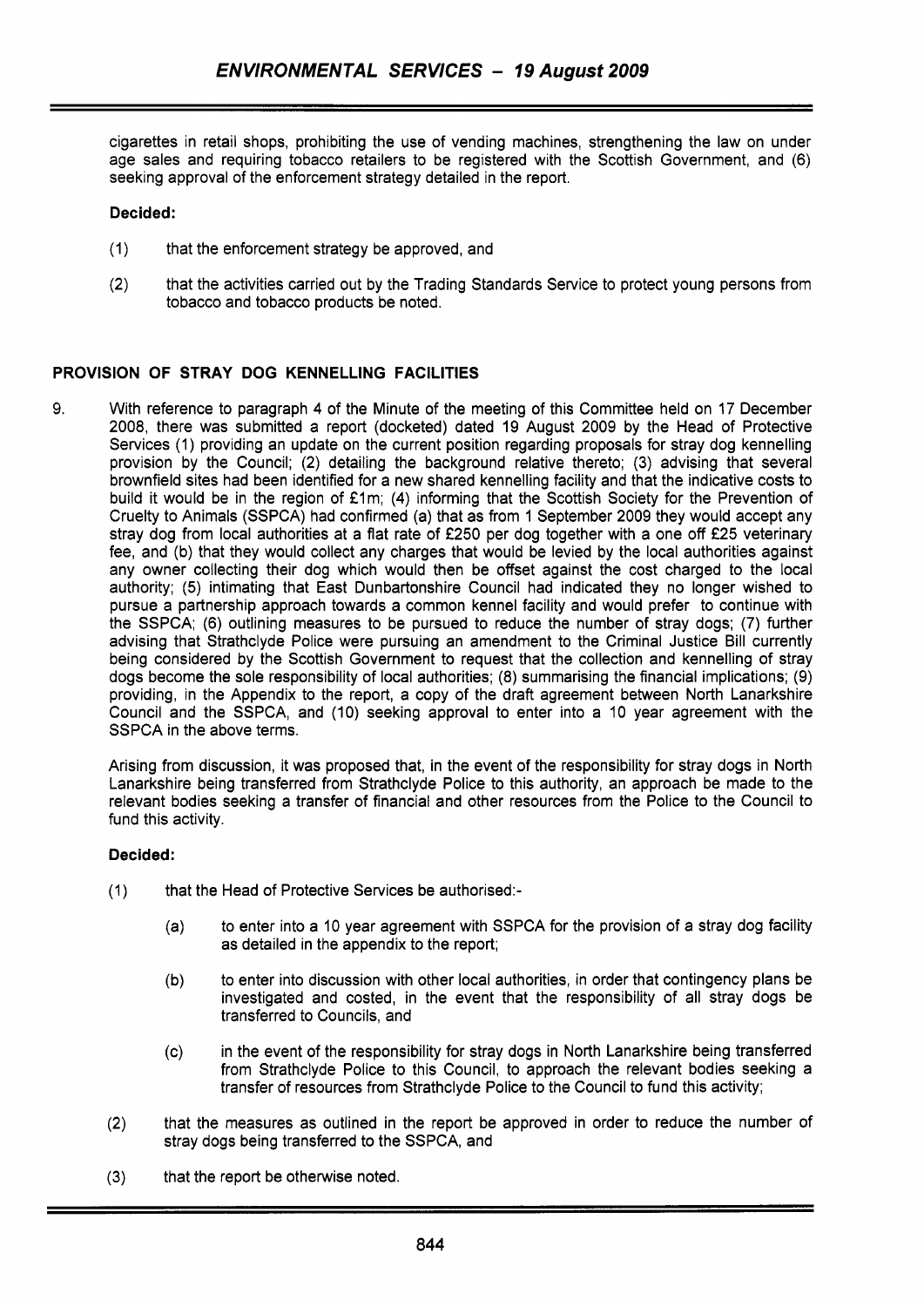## **HARTWOOD HOSPITAL BURIAL GROUND** - **ACQUISITION OF LAND**

10. There was submitted a report dated (docketed) 19 August 2009 by the Head of Land Services (1) advising that an approach had been received from NHS Lanarkshire, the owners of the Hartwood Hospital, Hartwood (a) proposing to dispose of the former hospital site for development purposes, and (b) seeking to transfer the burial ground for maintenance to the Council; (2) informing that, the burial ground extends to 2,070 square metres or thereby and was located within the grounds of the former Hartwood Hospital site around 300 metres to the north-east of the main hospital building; (3) intimating that, after an inspection of the burial ground, it has been revealed that there was Japanese Knotwood present within the site; **(4)** outlining the main terms and conditions provisionally agreed following negotiations with NHS Lanarkshire, and (5) seeking approval of the acquisition of the former Hartwood Hospital Burial Ground on the terms detailed within the report.

### **Decided:**

- (1) that the former Hartwood Hospital Burial Ground be acquired in terms as outlined in the report;
- (2) that all other terms and conditions be adjusted by the Head of Property Services as necessary, and
- **(3)** that the report be referred to the Policy and Resources (Property) Sub-Committee for its interests.

## **LAND SURPLUS TO OPERATIONAL REQUIREMENTS**

#### **(1) LAND AT 173 BONKLE ROAD, NEWMAINS**

11. There was submitted a report (docketed) dated 19 August 2009 by the Head of Land Services recommending that an area of land, extending to 650 square metres, or thereby, at Bonkle Road, Newmains, be declared surplus to operational requirements.

#### **Decided:**

- (1) that the area of land extending to 650 square metres, or thereby, at Bonkle Road, Newmains, be declared surplus to operational requirements, and
- (2) that the report be remitted to the Policy and Resources (Property) Sub-Committee for consideration.

## **(2) LAND AT VICTORIA STREET, HARTHILL**

12. There was submitted a report (docketed) dated 19 August 2009 by the Head of Land Services recommending that an area of land extending to 5,612 square metres, or thereby, at Victoria Street, Harthill, be declared surplus to operational requirements.

- (1) that the area of land extending to 5,612 square metres, or thereby, at Victoria Street, Harthill, be declared surplus to operational requirements, and
- (2) that the report be remitted to the Policy and Resources (Property) Sub-Committee for consideration.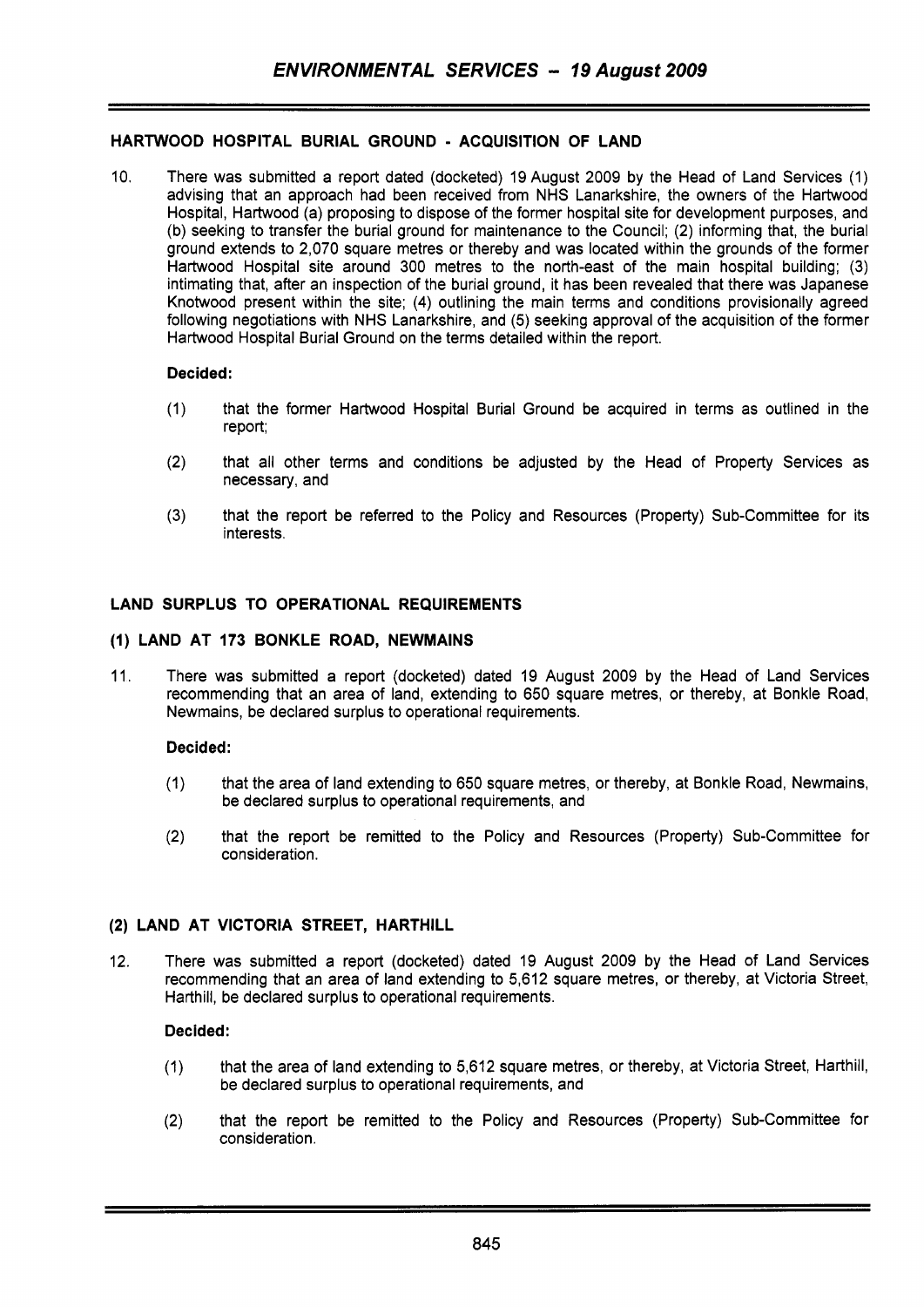### **(3) BALMALLOCH BOTHY, KILSYTH**

13. There was submitted a report (docketed) dated 19 August 2009 by the Head of Land Services recommending that an area of land, extending to 38 square metres, or thereby, at Balmalloch Bothy, Kilsyth, be declared surplus to operational requirements.

### **Decided:**

- (1) that the area of land extending to 38 square metres, or thereby, at Balmalloch Bothy, Kilsyth, be declared surplus to operational requirements, and
- **(2)** that the report be remitted to the Policy and Resources (Property) Sub-Committee for consideration.

**Prior to consideration of this item of business, Councillors Carrigan and McCulloch by reason of their being members of the Board of Campsie Centre Cumbernauld Limited, each declared a non-pecuniary interest in the matter and took no part in its determination.** 

### **(4) LAND AT EASTFIELD CEMETERY, CUMBERNAULD**

14. There was submitted a report (docketed) dated 19 August 2009 by the Head of Land Services recommending that an area of land, extending to 38 square metres, or thereby, at Balmalloch Bothy, Kilsyth, be declared surplus to operational requirements.

Councillor McKenna, seconded by Councillor Grant, moved that the report be approved in accordance with the recommendations of the Head of Land Services.

Councillor Lyle, seconded by Councillor S. Coyle, moved as an amendment, that the matter be continued to a future meeting of this Committee.

On a vote being taken, 11 Members voted for the amendment and 16 Members voted for the motion, which was accordingly declared carried.

Thereupon, 11 Members, being more than one quarter of the Members' present and voting, having required, in terms of paragraph 57(E) of the Council's Standing Orders in relation to Committees and Sub-Committees, that the power delegated to the Environmental Services Committee be not exercised in respect of this item and the matter be referred, for determination, to the Council, the matter was referred accordingly.

- (1) that the area of land extending to 100 square metres, or thereby, at Eastfield Cemetery, Cumbernauld be declared surplus to operational requirements;
- **(2)** that the report be remitted to the Policy and Resources (Property) Sub-Committee for consideration, and
- (3) that it be noted, in terms of paragraph 57(E) of the Council's Standing Orders, the powers delegated to the Committee will not be exercised in respect of this item of business and that the matter be referred for determination to the Council.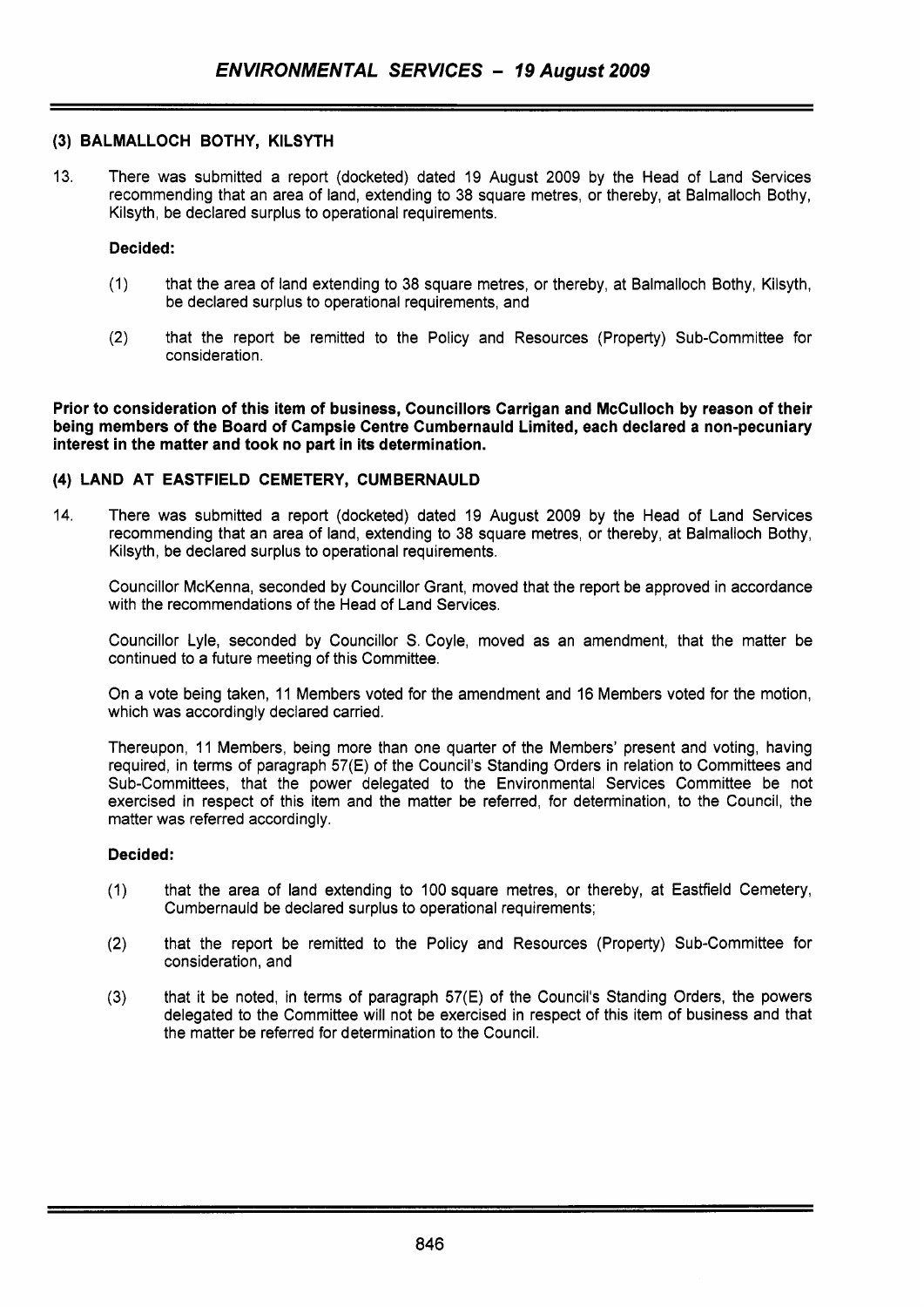## **(5) LAND AT MAIN STREET, GLENBOIG**

15. There was submitted a report (docketed) dated 19August 2009 by the Head of Land Services recommending that an area of land, extending to 215 square metres, or thereby, at Main Street, Glenboig, be declared surplus to operational requirements.

### **Decided:**

- (1) that the area of land extending to 215 square metres, or thereby at Main Street, Glenboig, be declared surplus to operational requirements, and
- (2) that the report be remitted to the Policy and Resources (Property) Sub-Committee for consideration.

### **REVENUE MONITORING REPORT** - **ENVIRONMENTAL SERVICES**

16. There was submitted a report (docketed) dated 19August 2009 by the Executive Director of Environmental Services (1) advising of the overall financial position of the Environmental Services Budget for 1 April to 17 July 2009, and (2) providing explanations of any significant variances to date and projected outturn.

**Decided:** that the report be noted.

## **COMPOSITE CAPITAL PROGRAMME 2009/10** - **MONITORING REPORT**

17. There was submitted a report (docketed) dated 19August 2009 by the Executive Director of Environmental Services (1) providing an update on the financial performance of the Environmental Services Capital Programme for the period 1 April to 17 July 2009, and (2) containing details of adjustments and virements that, for the reasons detailed therein, were required.

### **Decided:**

- (1) that the virements in the report be approved, and
- $(2)$  that the report be otherwise noted.

### **BUILDING CLEANING TRADING ACCOUNTS**

18. With reference to paragraph 15 of the Minute of the meeting of this Committee on 13 May 2009, there was submitted a report (docketed) dated 19 August 2009 by the Executive Director of Environmental Services advising of the trading position as recorded in the Building Cleaning Trading Accounts for the period from 1 April to 17 July 2009 and outlining the management action to control income and expenditure levels.

- (1) that the management action taken to address the various financial pressures, be noted, and
- **(2)** that the report be otherwise noted.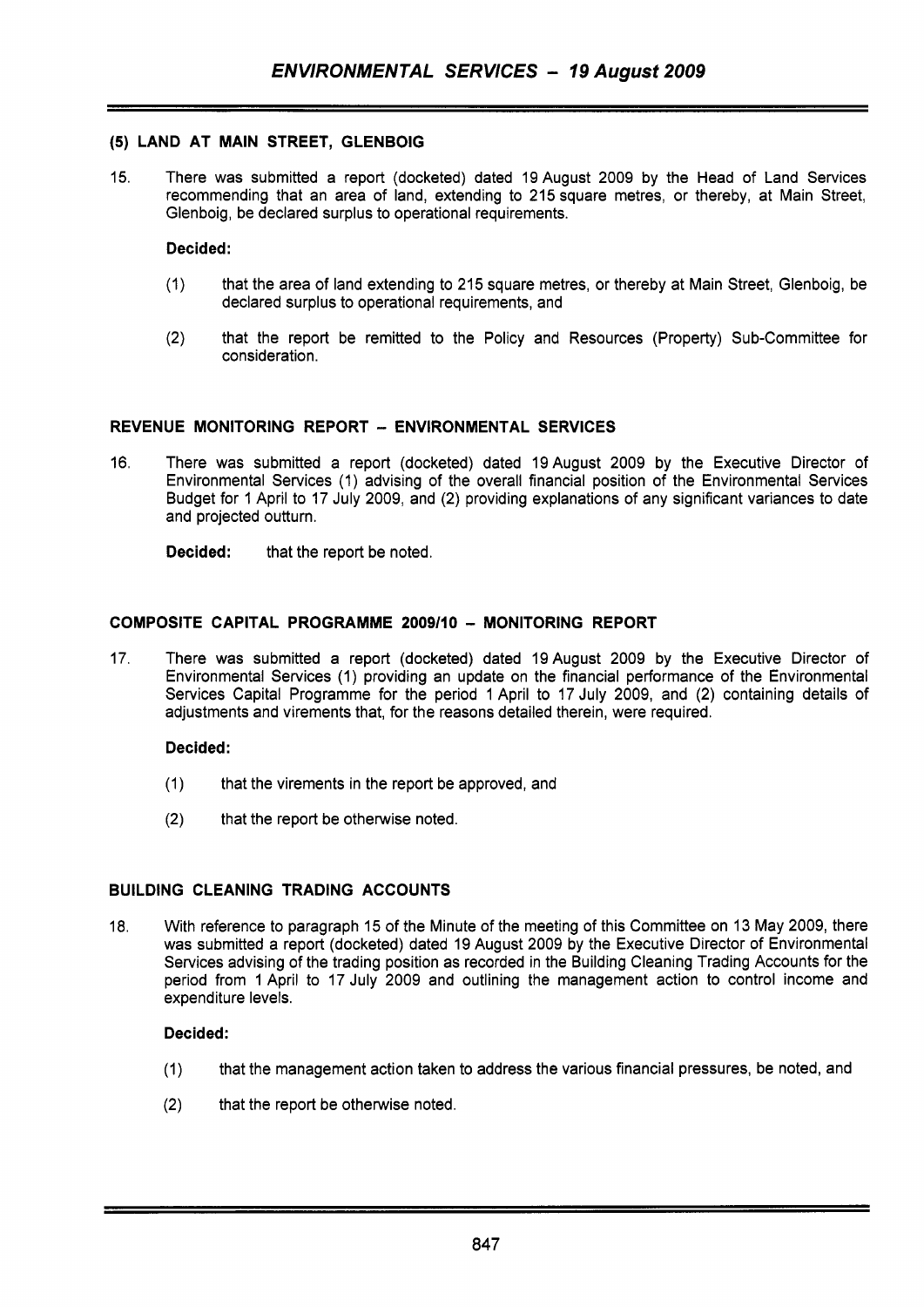## **CATERING TRADING ACCOUNTS**

19. With reference to paragraph 16 of the Minute of the meeting of this Committee on 13 May 2009, there was submitted a report (docketed) dated 19 August 2009 by the Executive Director of Environmental Services advising of the trading position as recorded in the Catering Trading Accounts for the period from 1 April to 17 July 2009 and outlining the management action to control income and expenditure levels.

In the course of discussion of this item of business, and arising therefrom, in terms of paragraph 41 of the Council's Standing Orders in relation to Committees and Sub-Committees, the Convener moved that the meeting be adjourned for a period of 15 minutes and this was unanimously agreed.

Thereafter there was re-convened the meeting of the Environmental Services Committee, under the convenership of Councillor McKenna, there being present the same Members and Officers and the Committee resumed consideration of the Catering Trading Accounts.

In terms of paragraph 43 of the Council's Standing Orders, in relation to Committees and Sub-Committees, Councillor McKenna, seconded by Councillor Grant, moved that, having regard to his conduct, Councillor Delaney be suspended from the remainder of the meeting.

Councillor Lyle, seconded by Councillor *S.* Coyle moved as an amendment that Councillor Delaney be not be suspended from the meeting.

On a vote being taken, 10 Members voted for the amendment and 14 members voted for the motion, which was accordingly declared carried.

Thereupon, Councillor Delaney and a number of other members present, withdrew from the meeting.

### **Decided:**

- (1) that the management action taken to address the various financial pressures, be noted, and
- (2) that the report be otherwise noted

### **CLEANSING TRADING ACCOUNTS**

20. With reference to paragraph 17 of the Minute of the meeting of this Committee on 13 May 2009, there was submitted a report (docketed) dated 19 August 2009 by the Executive Director of Environmental Services advising of the trading position as recorded in the Cleansing Trading Accounts for the period from 1 April to 17 July 2009 and outlining the management action to control income and expenditure levels.

### **Decided:**

- (1) that the management action taken to address the various financial pressures, be noted, and
- **(2)** that the report be otherwise noted.

## **PARKS SERVICE TRADING ACCOUNTS**

21. With reference to paragraph 18 of the Minute of the meeting of this Committee on 13 May 2009, there was submitted a report (docketed) dated 19 August 2009 by the Executive Director of Environmental Services advising of the trading position as recorded in the Parks Service Trading Accounts for the period from 1 April to 17 July 2009 and outlining the management action to control income and expenditure levels.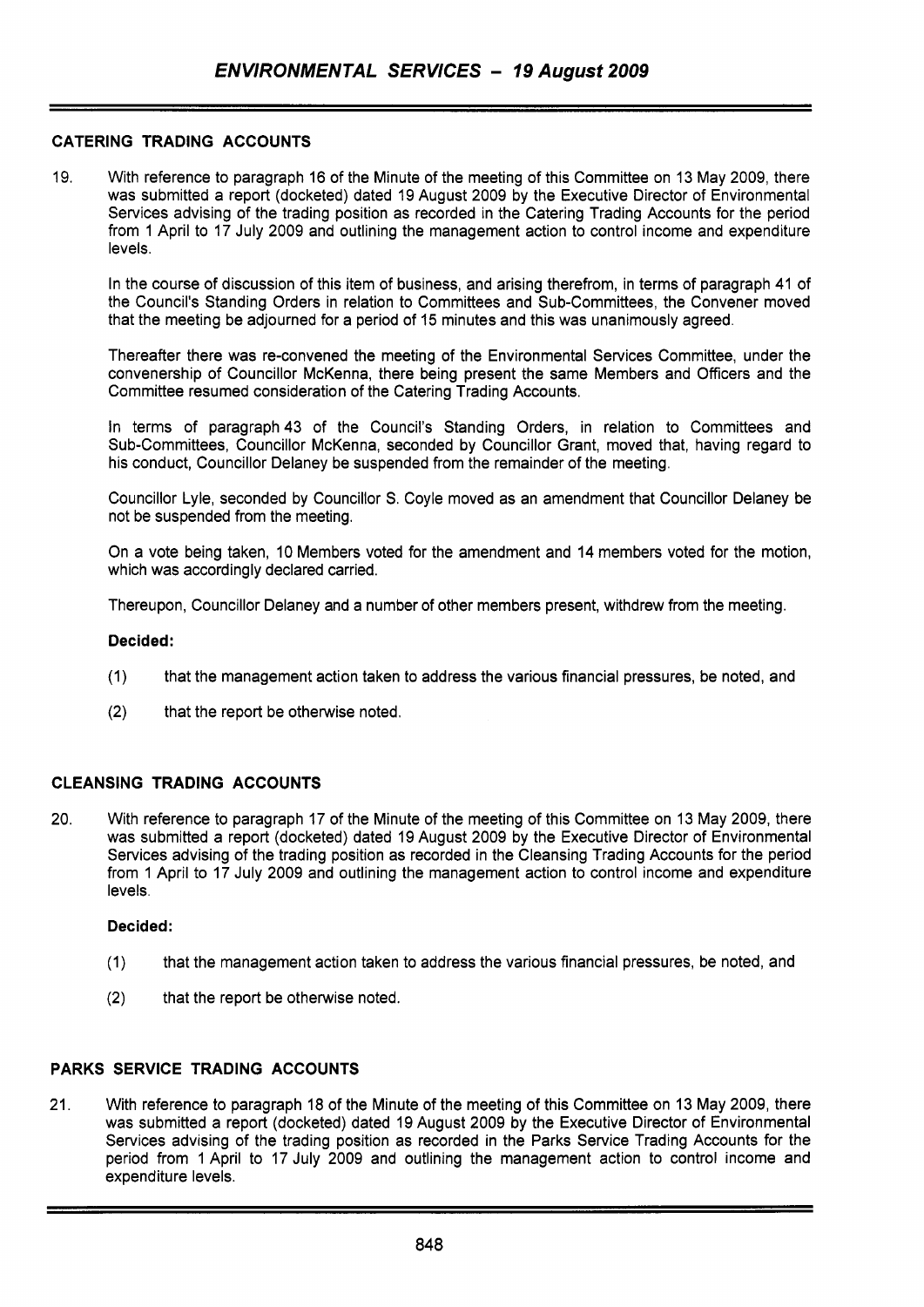## **Decided:**

- **(1)** that the management action taken to address the various financial pressures, be noted, and
- **(2)** that the report be otherwise noted.

## **TRANSPORT SERVICE TRADING ACCOUNTS**

**22.** With reference to paragraph **19** of the Minute of the meeting of this Committee on **13** May **2009,** there was submitted a report (docketed) dated **19** August **2009** by the Executive Director of Environmental Services advising of the trading position as recorded in the Transport Service Trading Accounts for the period from **1** April to **17** July **2009** and outlining the management action to control income and expenditure levels.

### **Decided** :

- **(1)** that the management action taken to address the various financial pressures, be noted, and
- **(2)** that the report be otherwise noted.

## **STOCK ADJUSTMENTS FOR THE FINANCIAL YEAR 2008109**

**23.** There was submitted a report (docketed) dated 19August **2009** by the Executive Director of Environmental Services **(1)** advising members of the proposed stock adjustment for materials and fuel for the financial year **2008/2009; (2)** seeking approval of the stock adjustments as detailed therein, and (3) reporting that the total stock write offs for the financial year for **2008/2009** amounted to a net figure of **f22,915.** 

## **Decided:**

- **(1)** that the stock adjustments for materials and fuel for the financial year **2008/09** be approved, and
- **(2)** that the report be remitted to the Policy and Resources (Finance and Customer Services) Sub-Committee for its interests.

### **TENDER FOR THE PROVISION OF MACHINE REPAIRS AND PORTABLE APPLIANCE TESTING FOR BUILDING CLEANING EQUIPMENT WITHIN FACILITY SUPPORT SERVICES**

- **24.** There was submitted a report (docketed) dated **19** August **2009** by the Head of Facility Support Services advising of offers received in respect of tenders for the provision of machine repairs and portable appliance testing for building cleaning equipment, and seeking approval of the lowest offer, being that received from DMG Floorcare Limited, Glasgow.
	- **Decided:** that the Executive Director of Corporate Services accept the lowest offer, being that received from DMG Floorcare Limited, Glasgow for the provision of machine repairs and portable appliance testing for building cleaning equipment as detailed in the report.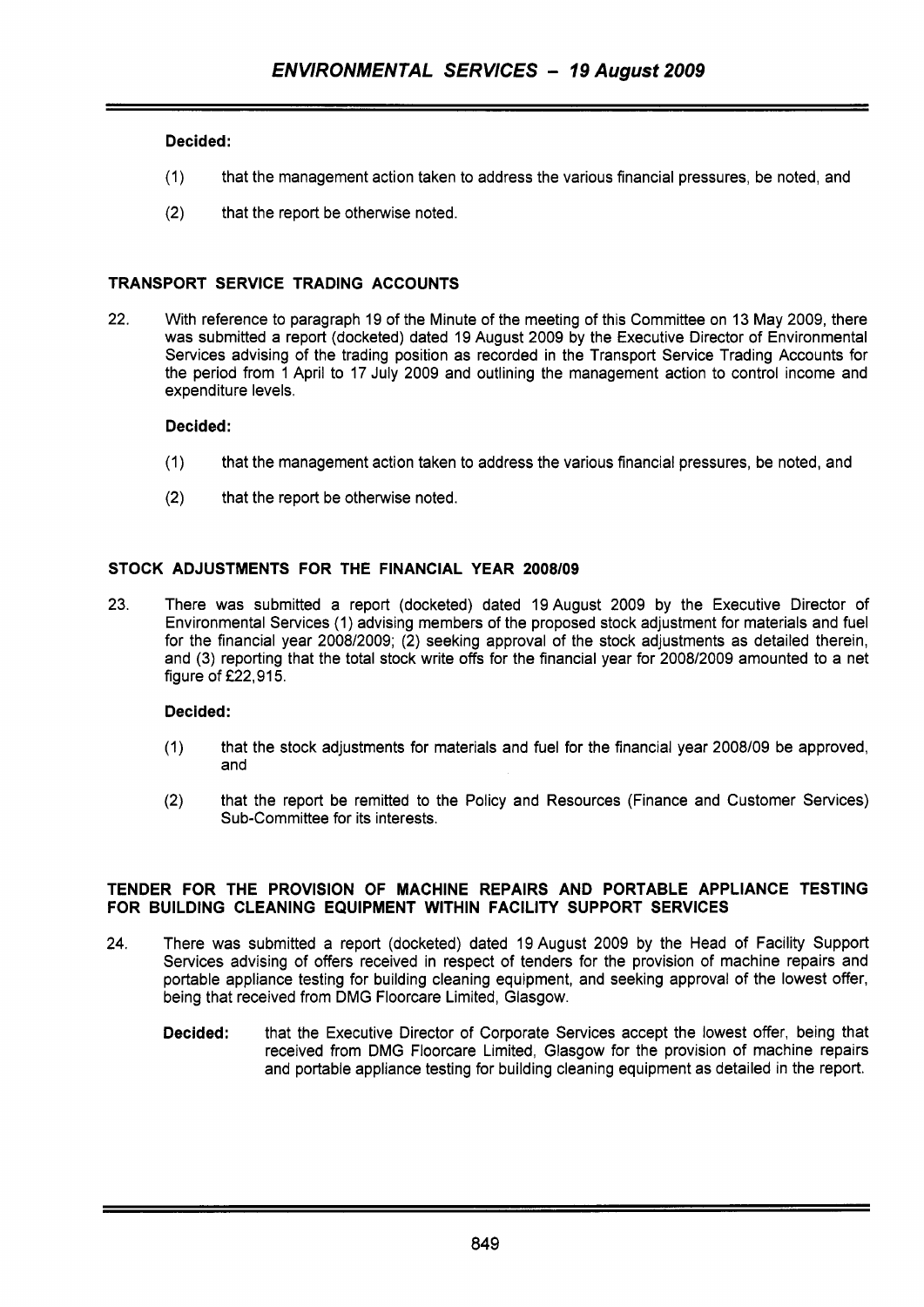## **CONSTRUCTION OF TWO RECYCLING CENTRES**

- 25. There was submitted a report (docketed) dated 19August 2009 by the Head of Land Services (1) providing details of tenders received for the design and construction of two new recycling centres, and (2) advising that the Executive Director of Corporate Services, following consultation with the Convener, had accepted the lowest offer, being that received from SLR Consulting Limited, Edinburgh in the sum of  $£121,687.50$ .
	- **Decided:** that the action taken by the Executive Director of Corporate Services, following consultation with the Convener, in accepting the lowest offer for the design and construction of two new recycling centres, being that received from SLR Consulting Limited, Edinburgh in the sum of  $£121,687.50$ , be noted.

### **PROVISION OF RECYCLING CONTAINERS TO FLATTED PROPERTIES: SCOTLAND EXCEL AWARD**

26. There was submitted a report (docketed) dated 19August 2009 by the Head of Land Services (1) advising of the tender process undertaken through the Scotland Excel Procurement Framework for the provision of recycling containers for flatted properties; (2) reminding Members that this Committee, on 27 February 2008, had agreed that specific systems be introduced at flatted properties to allow residents to participate in the Council's Recycle for Good strategy; (3) advising of the action taken by Environmental Services to procure 200 units in accordance with the terms of the Scotland Excel Procurement Mechanism, and (4) recommending (a) that the action taken by the Service in procuring the 200 units in accordance with the mechanism be noted, and (b) that the outcome of the tender process be reported to Scotland Excel in accordance with the process outlined in that framework.

### **Decided:**

- (1) that the action taken by the Executive Director of Environmental Services, in procuring 200 units for the provision of recycling assistance for flatted properties be noted, and
- (2) that the Head of Land Services report the outcome of the tender process to Scotland Excel in accordance with the process outlined in that framework.

### **OUTCOME OF TENDERING PROCESS: EASTFIELD CEMETERY MAJOR EXTENSION**

- 27. There was submitted a report (docketed) dated 19 August 2009 by the Head of Land Services (1) providing details of tenders received for cemetery extension works to the burial ground at Eastfield Cemetery, Cumbernauld, and (2) advising that the Executive Director of Corporate Services, following consultation with the Convener, had accepted the lowest offer, being that received from Land Engineering (Scotland) in the sum of £574,849.42.
	- **Decided:** that the action taken by the Executive Director of Corporate Services, following consultation with the Convener, in accepting the lowest offer for cemetery extension at Eastfield Cemetery, Cumbernauld, being that received from Land Engineering  $(Scoland)$  in the sum of £574,849,42, be noted.

### **TENDER EVALUATION CUMBERNAULD HOUSE PARK LAND DRAINAGE IMPROVEMENT WORKS**

28. There was submitted a report (docketed) dated 19 August 2009 by the Head of Land Services (1) providing details of tenders received for construction of a new land drainage system within the grounds of Cumbernauld House, Cumbernauld, and (2) advising that the Executive Director of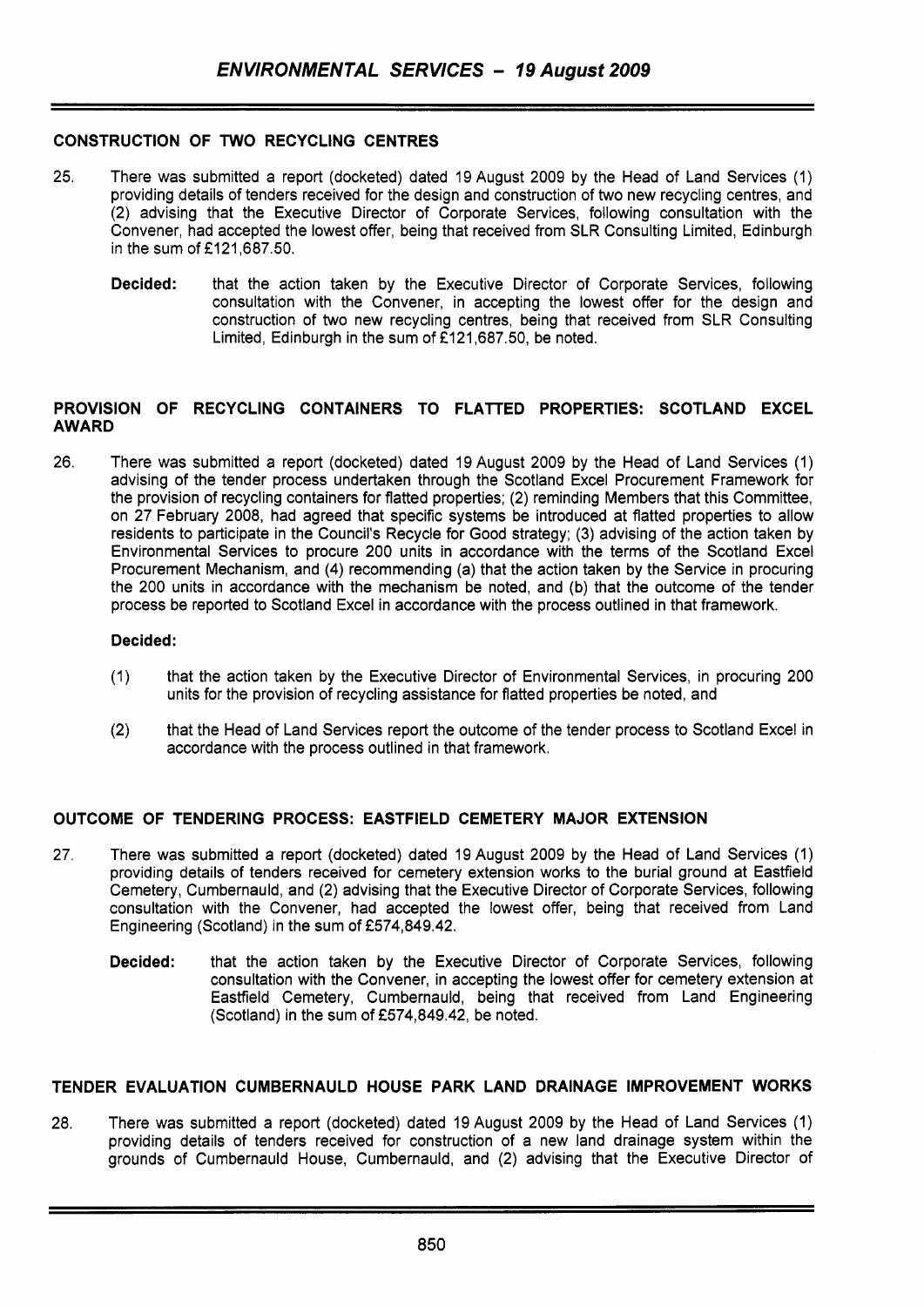Corporate Services, following consultation with the Convener, had accepted the lowest offer, being that received from Land Engineering in the sum of £54,815.25.

**Decided:** that the action taken by the Executive Director of Corporate Services, following consultation with the Convener, in accepting the lowest offer for the construction of a new land drainage system within the grounds of Cumbernauld House, Cumbernauld in the sum of **f54,815.25,** be noted.

## **FLEET PROCUREMENT 2008/09**

- **29.** There was submitted a report (docketed) dated **19** August **2009** by the Head of Land Services **(1)**  providing details of tenders received for the acquisition of **10** vehicles for cleansing services and one plant item for the Grounds Maintenance Section, and **(2)** advising that the Executive Director of Corporate Services, following consultation with the Convener, had accepted the most economically advantageous tender in each case, as detailed within the report.
	- **Decided:** that the action taken by the Executive Director of Corporate Services, following consultation with the Convener, in accepting the offers as detailed in the report, be noted.

## **STRATHCLYDE COUNTRY PARK CARAVAN AND CAMPING SITE LEASE TENDER EVALUATION**

**30.** There was submitted a report (docketed) dated **19** August **2009** by the Head of Land Services (1) advising of the outcome of the evaluation process in relation to the invitation to tender for the operational lease and development of the caravan and camping site at Bothwellhaugh within Strathclyde Park; **(2)** detailing the background relative thereto; (3) summarising the tenders received, together with the financial value over a period of five years, and financial/quality scorings for each company; **(4)** intimating that, during the evaluation process, it had been noted that there may be an opportunity for further commercial development, which would be suitable for the development of a small holiday chalet complex; (5) advising that the proposal received from Abbeyford Caravan Company (Scotland) Limited was the most economically advantageous offer, and (6) recommending (a) that acceptance be agreed, in principle, of the offer from Abbeyford Caravan Company (Scotland) Limited for the operational lease of the caravan and camping site within Strathclyde Park for an initial period to be agreed in terms of the project lease, and subject to full negotiations and agreement of the lease conditions; (b) that the Executive Director of Environmental Services, in conjunction with the Executive Director of Corporate Services, be instructed to conclude negotiations on the project brief and agreement of the lease conditions, and (c) that the Executive Directors of Environmental and of Corporate Services jointly identify a suitable location for the development of a small scale holiday chalet complex within Strathclyde Country Park and undertake to seek tenders for the commercial development and operation of such facilities.

- **(1)** that acceptance be agreed, in principle, of the offer from Abbeyford Caravan Company (Scotland) Limited for the operational lease of the caravan and camping site within Strathclyde Country Park for an initial period to be agreed in terms of the project brief, and subject to full negotiations and agreement of the lease conditions, and
- **(2)** that the Executive Director of Environmental Services, in conjunction with the Executive Director of Corporate Services (a) be instructed to conclude negotiations on the project brief and agreement of the lease conditions, and (b) jointly identify suitable locations for the development of a small scale holiday chalet complex within Strathclyde Country Park and undertake to seek tenders for the commercial development and operation of such facilities.